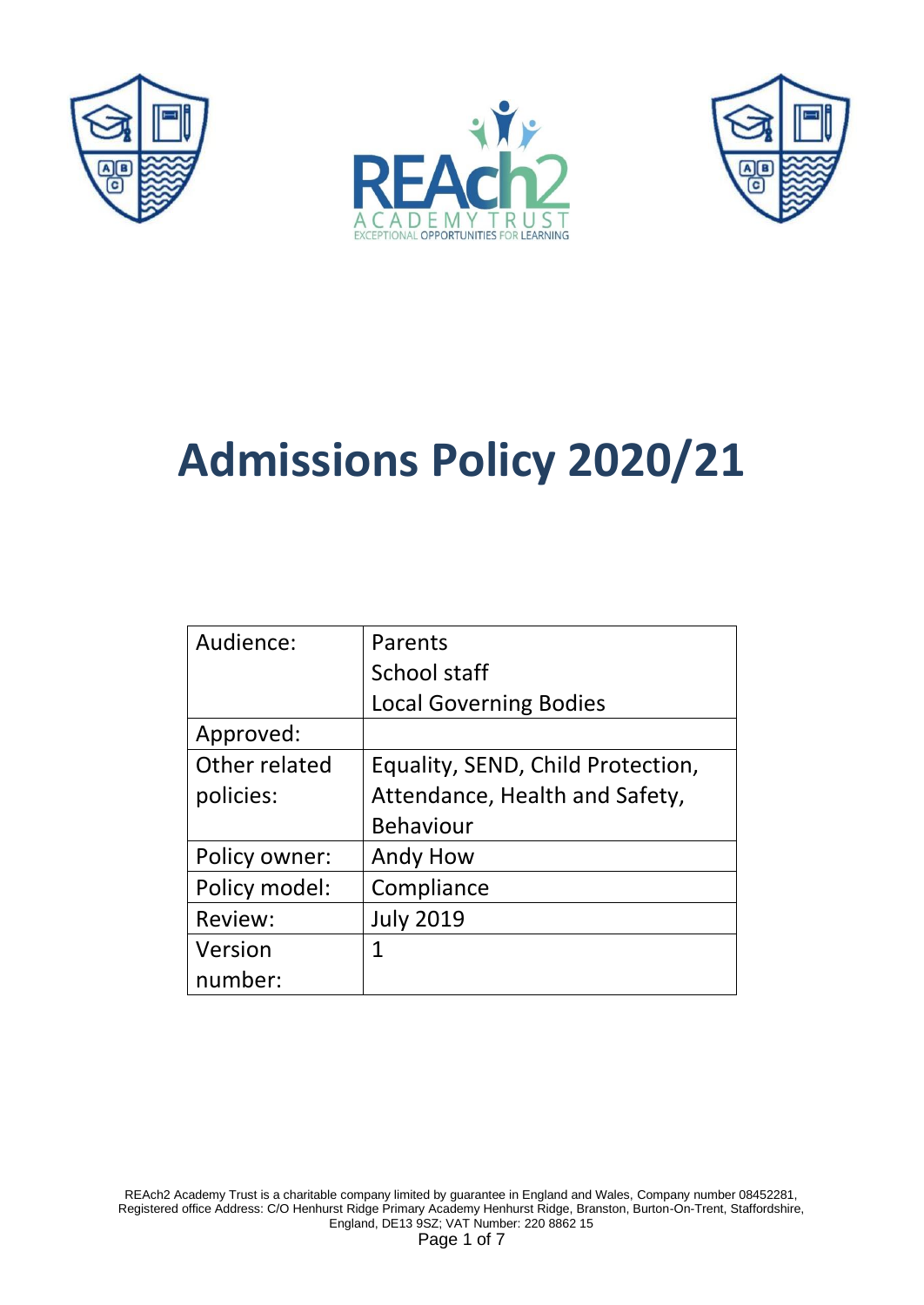## **Introduction**

Manor Park Academy is a primary school located on Church Lane, Aston, Birmingham, B6 5UQ and is part of REAch2 Academy Trust. This admissions policy was finalised following public consultation on a Trustwide approach to admissions. Our aim is to ensure all our academies have simple, consistent admissions arrangements that focus on serving the local community, reflect our vision and values and are as easy as possible for parents/carers of potential pupils to understand. More information about REAch2 is available on our website: [www.reach2.org](http://www.reach2.org/)

Manor Park Academy is a school which cultivates strong cultural, social and moral values, as identified in the REAch2 touchstones. An exciting and innovative curriculum is underpinned by a wide range of unique learning experiences. A talented and well qualified workforce engage all learners in reaching the highest standards. High aspirations and expectations encompass the life of the school and support the development of pupils with high self-esteem, self-discipline and strong community spirit.

The school is a two-form entry primary school with its own nursery. It has a capacity for 450 pupils, including 30 nursery places. Education is an essential ingredient for future success. By taking the time to build character in every pupil through our ethos, values, curriculum and assemblies, we teach our children how to be successful.

The community will have a new school to be proud of because we are not afraid to make our expectations clear and ensure that they are followed. We will not compromise on a thorough grounding in literacy and maths; however, our curriculum will be exciting, motivational and strongly reflect an engagement with 21st century technologies. For more information about the new school please visit us at [www.manorparkacademy.co.uk](http://www.manorparkacademy.co.uk/)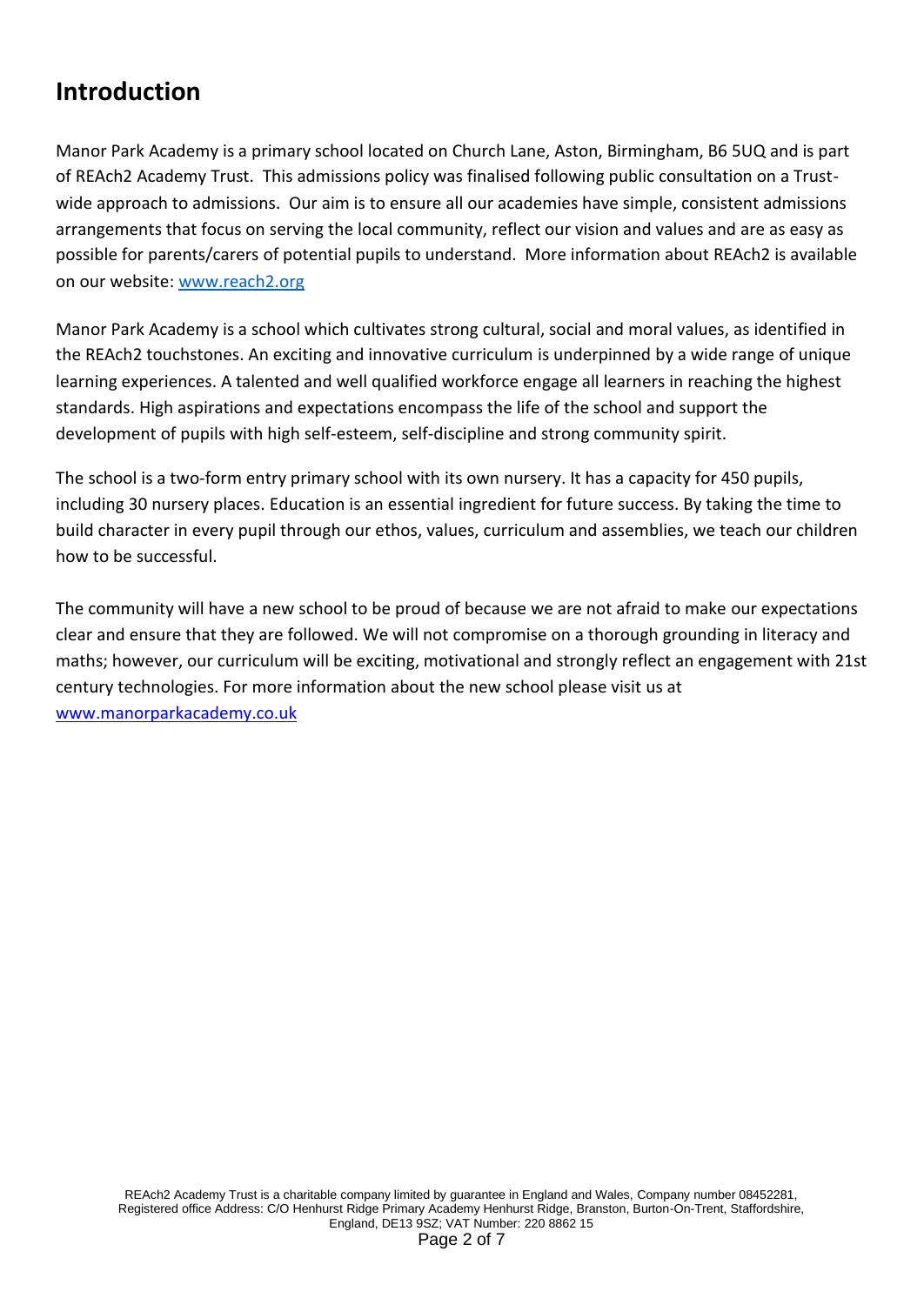#### **Admission number and process**

The school has an admission number (PAN) of 60 for entry in Reception.

The school will accordingly admit this number of pupils if there are sufficient applications. Where fewer applications than this are received, the Academy Trust will offer places at the school to all those who have applied.

Applications in the 'normal round' (that is the main cycle of applications for Reception places from the beginning of the school year) are administered on behalf of the Academy Trust by Birmingham Local Authority in accordance with the local coordinated scheme*.*

#### **Applying**

Applications for the routine admissions round are made to a child's home local authority. If you live in the City of Birmingham we recommend that you apply online at: [School admissions | Birmingham City Council](https://www.birmingham.gov.uk/schooladmissions)

To speak to local authority regarding admissions, please contact Birmingham City Council on 0121 30318888 or email [admissions@birmingham.gov.uk](mailto:admissions@birmingham.gov.uk)

If you would like to speak to a member of the REAch2 team about your application, you can contact us at the addresses below.

**Email:** [enquiry@manorpark.bham.sch.uk](mailto:enquiry@manorpark.bham.sch.uk) Post: Manor Park Academy, Church Lane, Aston, Birmingham, B6 5UQ

Offers will be made on 16 April 2021.

## **Oversubscription criteria**

When the school is oversubscribed (that is, there are more applications than places available), after the admission of pupils with an Education, Health and Care Plan that names the school, priority for admission will be given to those children based on the criteria set out below, in the order shown:

- 1. Looked after children and previously looked after children, as set out in definition 1 on page 3.
- 2. Children with siblings in the school
- 3. Children of school staff fulfilling a skills shortage role
- 4. Home-to-school distance meaning that the remaining places are allocated to applicants in order of each child's proximity to the school.

## **Definitions relating to the criteria**

1. 'Looked after children' are (a) in the care of a local authority or (b) being provided with accommodation by a local authority in the exercise of their social services functions (see definition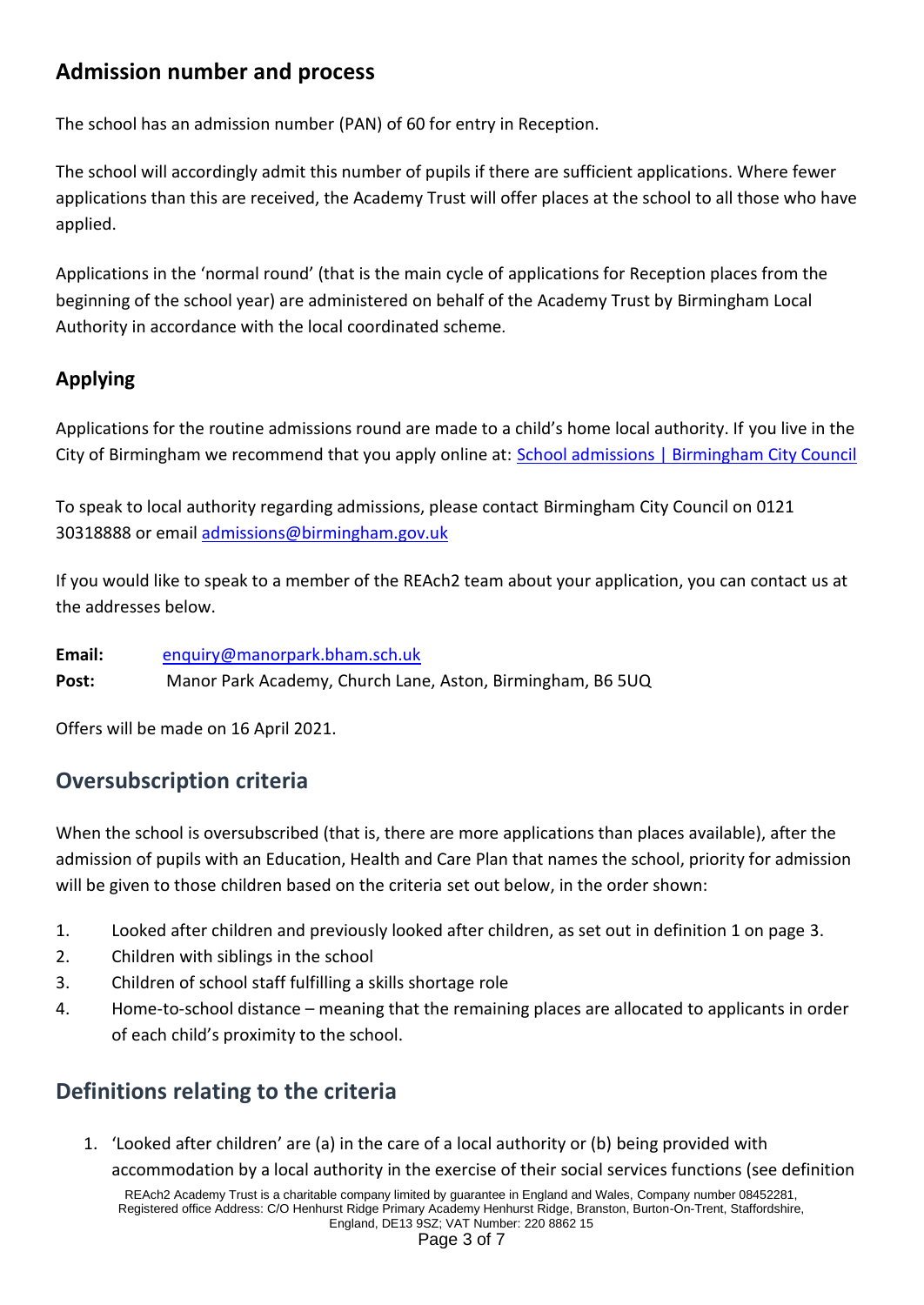in Section 22(1) of the Children Act 1989). 'Previously looked after children' are children who were previously looked after but immediately after being looked after became subject to adoption, a child arrangements order, or special guardianship order. These definitions are set nationally, by the Department for Education.

- 2. 'Siblings' For applications made in the normal admission round a relevant sibling is a child who has a brother, sister, adopted brother or sister or stepbrother or stepsister living in the same family unit in the same family household and address who attends Manor Park Academy in any year group excluding the final year. Biological and adopted siblings who attend the preferred school in any year group excluding the final year will also be treated as siblings irrespective of place of residence. Children residing in the same household as part of an extended family, such as cousins, will not be treated as siblings. For mid-year applications a sibling is a child who has a brother, sister, adopted brother or sister or stepbrother or stepsister living in the same family unit in the same family household and address as a child who attends or has been offered a place at the preferred school or partner school at the time of application and determination and with a reasonable expectation that the sibling will be attending at the time of admission.
- 3. This option is only available for teaching or leadership staff with a permanent contract to work at the school (and not employees in REAch2 regional or central teams); it will be subject to confirmation by an independent REAch2 regional non- executive that, on the evidence available, the post does indeed relate to a skills shortage in the area.
- 4. The 'home address' is considered to be the address at which the child resides on a permanent basis or is 'ordinarily resident'. This is generally the address of the parent/carer. In some cases, children may be 'ordinarily resident' for the majority of the school week, including overnight, with another relative or carer, such as a grandparent. This may also be the case where a child resides between two parents at different addresses following the breakdown of the parental relationship. Where this is the case, the application may be processed on the basis of that address (where the child resides for the majority of the school week) and proof of address and residence arrangement will be required with the application. The child must be living with the parent, relative or carer 24 hours per day, for the majority of the school week. Arrangements where parents can leave and collect children from another relative or carer on a daily basis will be regarded as childcare arrangements, and the child will not be deemed to be 'ordinarily resident' with that person. In all cases we expect that the adult with whom the child is 'ordinarily resident' receives the child benefit for the child (where eligible).

NOTE: Applications will normally be processed on the basis of the home address for the child at the time of application and determination, unless, where there is a new home address, proof of an exchange of contracts or copy of a tenancy agreement can be provided by 1 February 2020.

For admissions purposes Manor Park Academy, similar to the LA uses data provided by Ordnance Survey (OS) to measure straight line distances. The OS data plots the co-ordinates of each individual property (the home address) which are referred to as address points. The definition of the home address is as described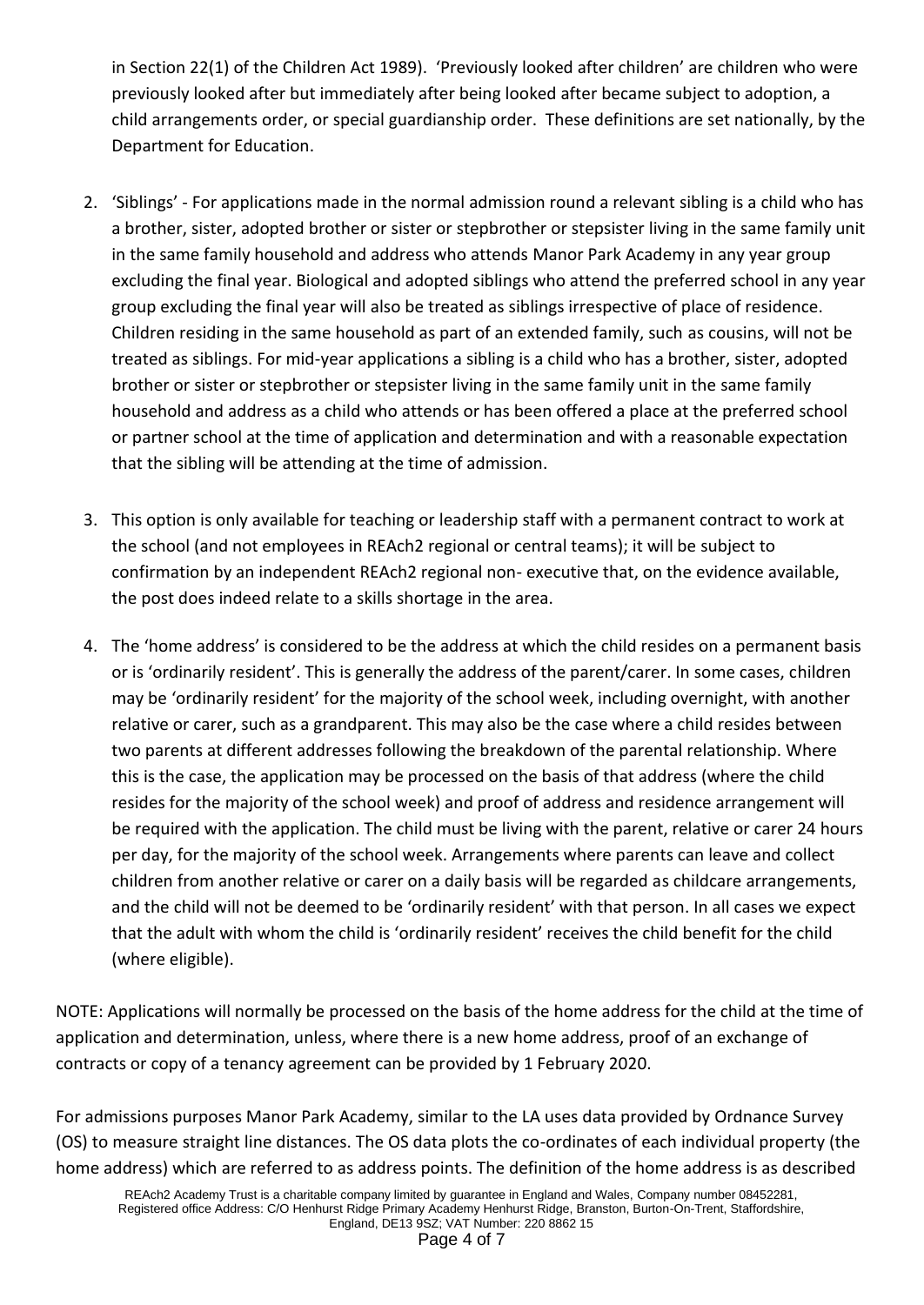above. Straight line distance is measured from the address point of the home address to address point of the school. Distances are reported in miles to three decimal places. If a child's time is split equally between two residences, the address of the residence at which the child resides for the majority of the school week would be used to measure the distance between the child's school and home. In the unlikely event of two applicants with an identical distance competing for a single place at a school the place will be offered to one applicant on the basis of lots drawn by an officer of the County Council not involved in admissions, with the exception of twins, triplets etc.

#### **Tie-breaker**

Where the admission number given above is reached; If in categories 2-5 above a tie-break is necessary to determine which child is admitted, the child living closest to the school will be given priority for admission. Distance is measured from the child's home to the front gates of the school in a straight line. Where multiple birth siblings (twins and triplets etc.) from the same family are tied for the final place, we will admit them all, as permitted by the infant class size rules and exceed our PAN.

Random allocation undertaken by the local authority {or another body unconnected with the Academy Trust} will be used as a tie-break in categories 2-5 above to decide who has the highest priority for admission if the distance between a child's home and the Academy is the equidistant in any two or more cases.

## **Late applications**

All applications received on or by the 15 January 2020 will be considered equally. Late applications can be accepted until 1<sup>st</sup> February 2020. All applications received by the Local Authority after the deadline will be considered to be late applications. These will be considered after those received on time. If all available places are allocated to children whose applications were received on time, parents or carers who have made a late application may request that their child is placed on the school's waiting list

## **Deferred entry for Reception places**

Parents/carers offered a place in Reception for their child have a right to defer the date their child takes up the place, or to take the place up part-time, until the child reaches compulsory school age. Children reach compulsory school age on 31 August, 31 December or 31 March – whichever of those three dates follows (or falls on) the child's  $5<sup>th</sup>$  birthday.

Places cannot be deferred beyond the beginning of the summer term of the school year for which the offer was made.

Parents who wish to request that their child be educated outside of their chronological year group, and therefore start school a year later (or a year earlier, in some cases) than normal, should read the 'Guidance and Policy relating to the education of children outside of their chronological year group' and complete the relevant request form, which can both be found on the LA website: [School admissions | Birmingham City](https://www.birmingham.gov.uk/schooladmissions)  [Council](https://www.birmingham.gov.uk/schooladmissions)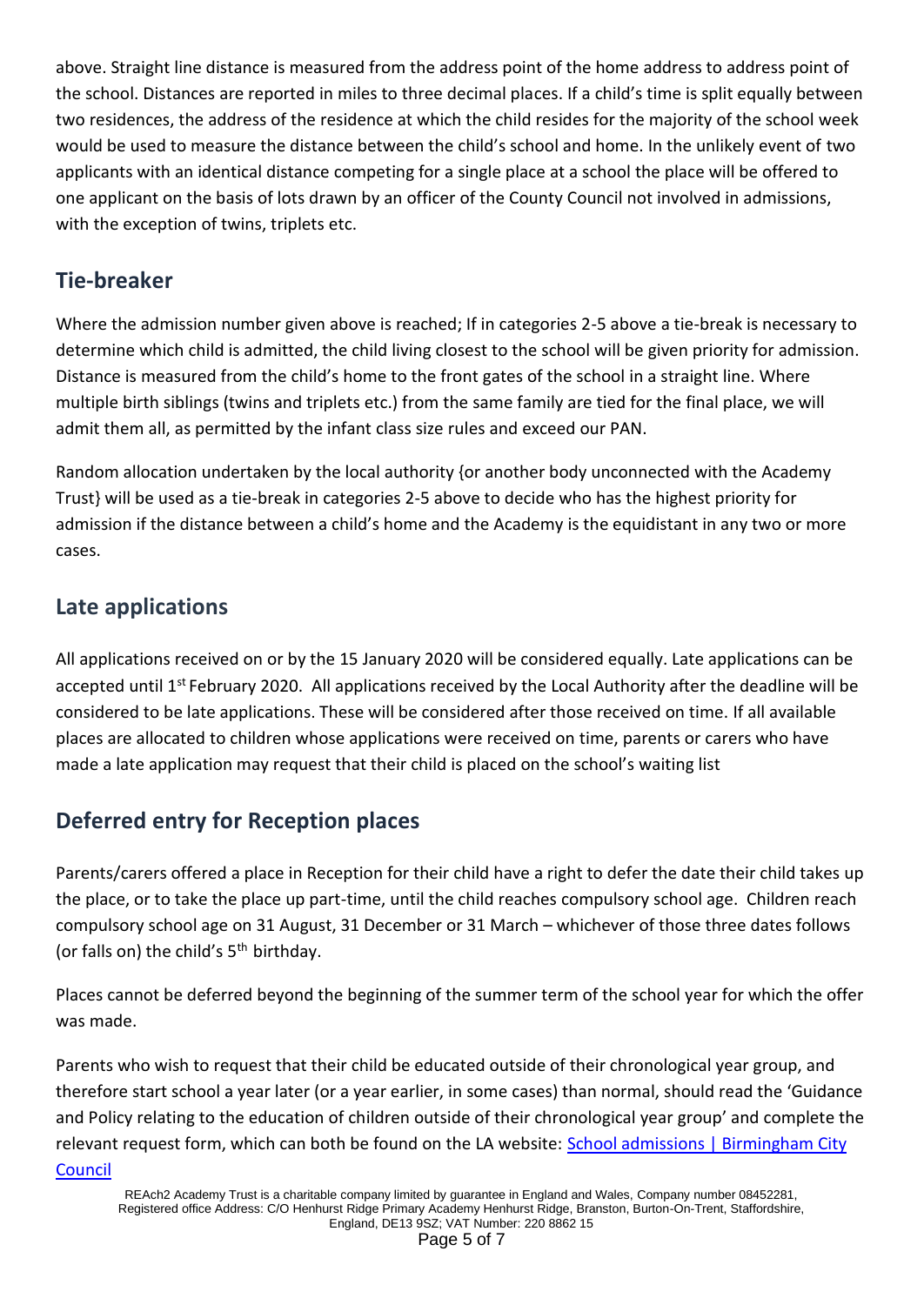Requests for a child to be educated out of year group must be made in line with the relevant deadline for making such a request. Where a child should chronologically be starting school in September 2019, but the family wishes to defer entry for a year, the deadline to make such a request (for entry in September 2020) is 1 December 2018 (or the next working day if 1 December 2018 falls on a weekend). Requests received after this deadline may not be given consideration until after National Offer Day on 16 April 2019, in line with the above.

## **Admission of children outside their normal age group, including for 'summerborn' children**

Parents or carers may request that their child is admitted outside their normal age group. To do so, they should include a written request with their application, setting out the year group in which they wish their child to be allocated a place and the reasons for their request.

When such a request is made, the Head Teacher will make a decision on the basis of the circumstances of the case, based on their professional judgement of what is in the best interest of the child, taking account of the evidence and rationale provided by the parents/carers.

#### **Waiting lists**

Where the school receives more applications for Reception places than there are places available, a waiting list will operate until 31 December 2019, after which parents/carers must re-apply for a place in Year 1. The waiting list will be maintained by the school and it will be open to any parent or carer to ask for his or her child's name to be placed on the waiting list, following an unsuccessful application.

Children's position on the waiting list will be determined solely in accordance with the oversubscription criteria. Where places become vacant, they will be allocated to children on the waiting list in accordance with the oversubscription criteria. The waiting list will be re- ordered in accordance with the oversubscription criteria whenever anyone is added to or leaves the waiting list.

## **Note for Parents about applying for other schools**

When expressing a preference for this new proposed school; please clearly state your preference for Manor Park Academy

The deadline for applications is the same: 15 January 2020. Birmingham County Council has agreed to accept preferences made either online or in paper format.

An offer will be made for Manor Park Academy on 16 April 2020 taking into account the other school preferences listed on your application form and you will be notified separately regarding your application for the proposed new school on the same date. As a result, you may receive two school place offers and you will be asked to accept or decline the offer for the established school place within 14 days.